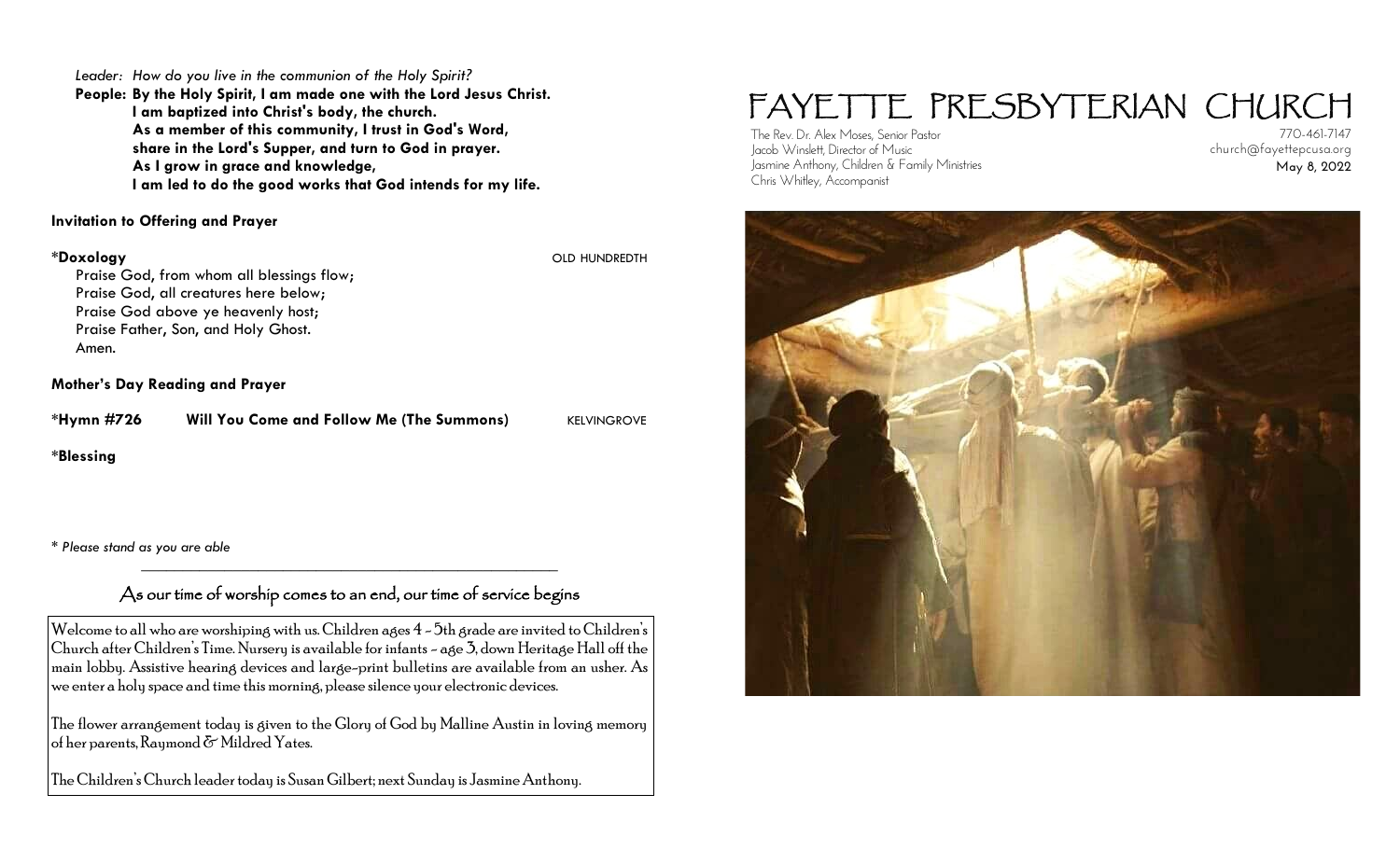# 4TH SUNDAY OF EASTER

#### **Welcome and Announcements**

#### **Prelude**

#### **\*Call to Worship (Psalm 23)** *Leader: The Lord is my shepherd, I shall not want.* **People: The Lord makes me lie down in green pastures; God leads me beside still waters; and restores my soul.**  *Leader: The Lord leads me in right paths for his name's sake.* **People: Even though we walk through the darkest valley, we fear no evil; for you are with me; your rod and your staff-- they comfort me.** *Leader: The Lord prepares a table for us, anoints our heads with oil, and our cups overflow.*

**People: Surely goodness and mercy shall follow us all the days of our lives, and we shall dwell in the house of the Lord our whole lives long.**

#### **Prayer of the Day and the Lord's Prayer**

Our Father, who art in heaven, hallowed be thy name, thy kingdom come, thy will be done on earth as it is in heaven. Give us this day our daily bread; and forgive us our debts, as we forgive our debtors; and lead us not into temptation, but deliver us from evil. For thine is the kingdom, and the power, and the glory forever. Amen.

| *Song                                           | You Never Let Go                                  | Matt Redman                          |  |
|-------------------------------------------------|---------------------------------------------------|--------------------------------------|--|
| Verse 1                                         | Verse 2 then Chorus                               |                                      |  |
| Even though I walk through the valley           | And I can see a light that is coming              |                                      |  |
| of the shadow of death,                         | for the heart that holds on,                      |                                      |  |
| your perfect love is casting out fear,          |                                                   | a glorious light beyond all compare, |  |
| and even when I'm caught in the middle          | and there will be an end                          |                                      |  |
| of the storms of this life,                     | to these troubles,                                |                                      |  |
| I won't turn back, I know you are near.         | but until that day comes,                         |                                      |  |
|                                                 | we'll live to know you here on the earth.         |                                      |  |
| Chorus                                          |                                                   |                                      |  |
| And I will fear no evil, for my God is with me, | Verse 3 then 2nd half of Chorus                   |                                      |  |
| and if my God is with me,                       | Yes, I can see a light that is coming             |                                      |  |
| whom then shall I fear? Whom then shall I fear? | for the heart that holds on,                      |                                      |  |
| Oh no, you never let go,                        | and there will be an end                          |                                      |  |
| Through the calm and through the storm.         | to these troubles,                                |                                      |  |
| Oh no, you never let go,                        | but until that day comes,                         |                                      |  |
| in every high and every low.                    | still I will praise you, still I will praise you! |                                      |  |
| Oh no, you never let go,                        |                                                   |                                      |  |
| Lord, you never let go of me.                   |                                                   |                                      |  |

#### **Prayer of Confession**

Almighty God, in raising Jesus from the grave,

you shattered the powers of sin and death, and opened the way to new life.

We confess though that we remain captive to old ways.

We do not look for new possibilities.

We are indifferent to those who suffer from the status quo.

We doubt that things can change, or even that things should change.

Forgive us, God of mercy.

Help us to trust your power, to change our lives and make us new, that we may know and represent the joy of the abundant life you have given in Jesus Christ, the risen Lord.

#### **Declaration of Forgiveness**

| *Gloria Patri | Glory Be to the Father                                                                | <b>GREATOREX</b> |
|---------------|---------------------------------------------------------------------------------------|------------------|
|               | Glory be to the Father, and to the Son and to the Holy Ghost;                         |                  |
|               | as it was in the beginning, is now, and ever shall be, world without end. Amen, amen. |                  |

#### **Scripture Reading: Luke 5:17-32**

**Children's Time** 

| <b>Special Music</b> | <b>One Pure and Holy Passion</b>                                                                                | Mark Altrogge       |
|----------------------|-----------------------------------------------------------------------------------------------------------------|---------------------|
| <b>Sermon</b>        | <b>New Beginnings After Easter:</b><br>Jesus, the Paralyzed Man, and the Tax Collector                          | Rev. Dr. Alex Moses |
|                      | *Affirmation of Faith (from the Study Catechism of the PCUSA)<br>$Longor, What is God's purpose for your life?$ |                     |

*Leader: What is God's purpose for your life?* **People: God wills that I should live by the grace of the Lord Jesus Christ, for the love of God, and in the communion of the Holy Spirit.**  *Leader: How do you live by the grace of the Lord Jesus Christ?*

**People: I am not my own. I have been bought with a price. The Lord Jesus Christ loved me and gave himself for me.** 

**I entrust myself completely to his care,** 

**giving thanks each day for his wonderful goodness.** 

*Leader: How do you live for the love of God?*

**People: I love because God first loved me.** 

**God loves me in Christ with a love that never ends.** 

**Amazed by grace, I no longer live for myself.** 

**I live for the Lord who died and rose again, triumphant over death, for my sake. Therefore, I take those around me to heart, especially those in** 

**particular need, knowing that Christ died for them no less than for me.**